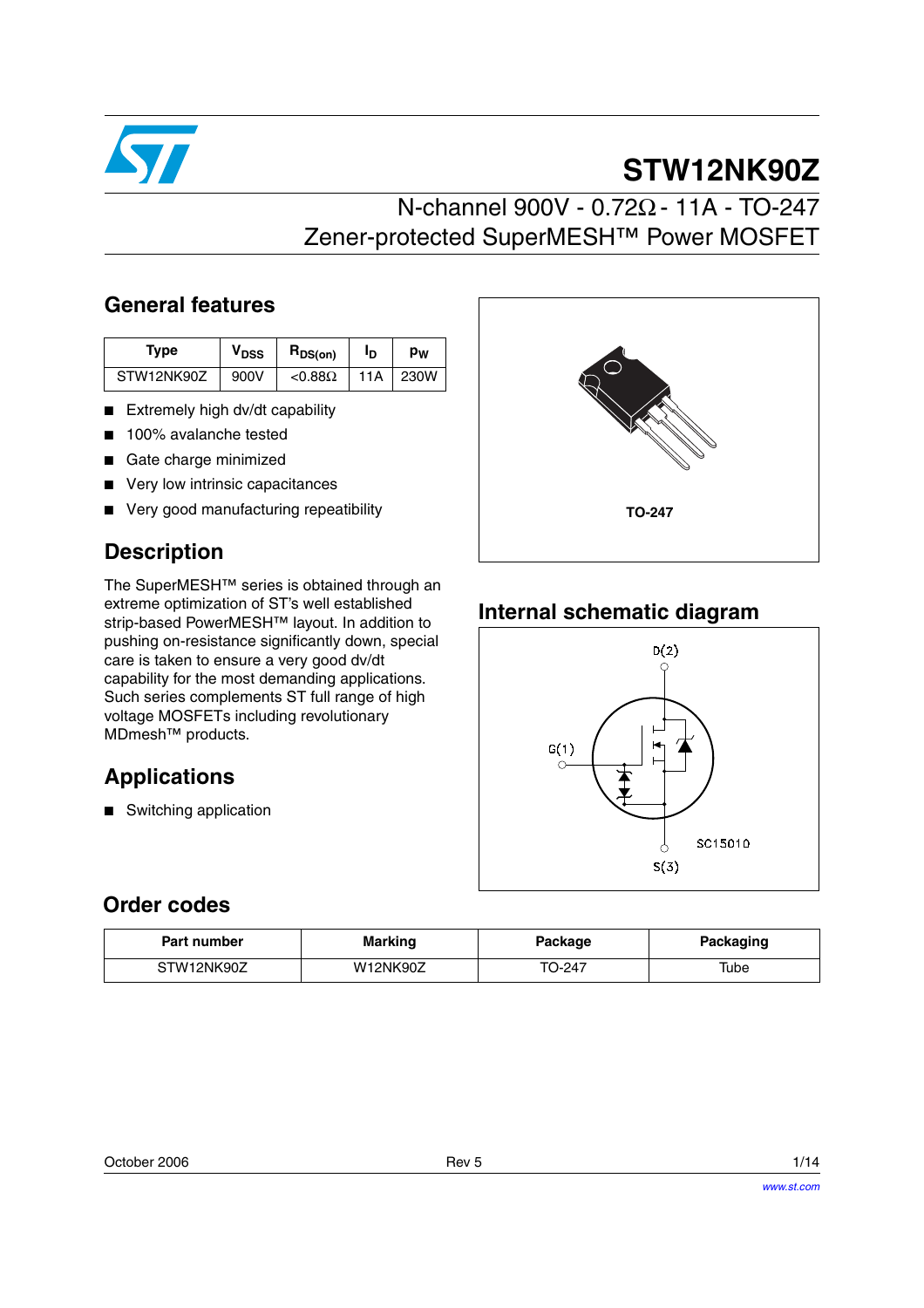# **Contents**

| $\mathbf 1$    |                                                                                                                |  |
|----------------|----------------------------------------------------------------------------------------------------------------|--|
|                | Protection features of gate-to-source zener diodes  4<br>1.1                                                   |  |
| $\overline{2}$ |                                                                                                                |  |
|                |                                                                                                                |  |
| $\overline{3}$ | Test circuit (and international contract of the contract of the contract of the Test of Test of Test of Test o |  |
| $\overline{4}$ |                                                                                                                |  |
| 5              |                                                                                                                |  |

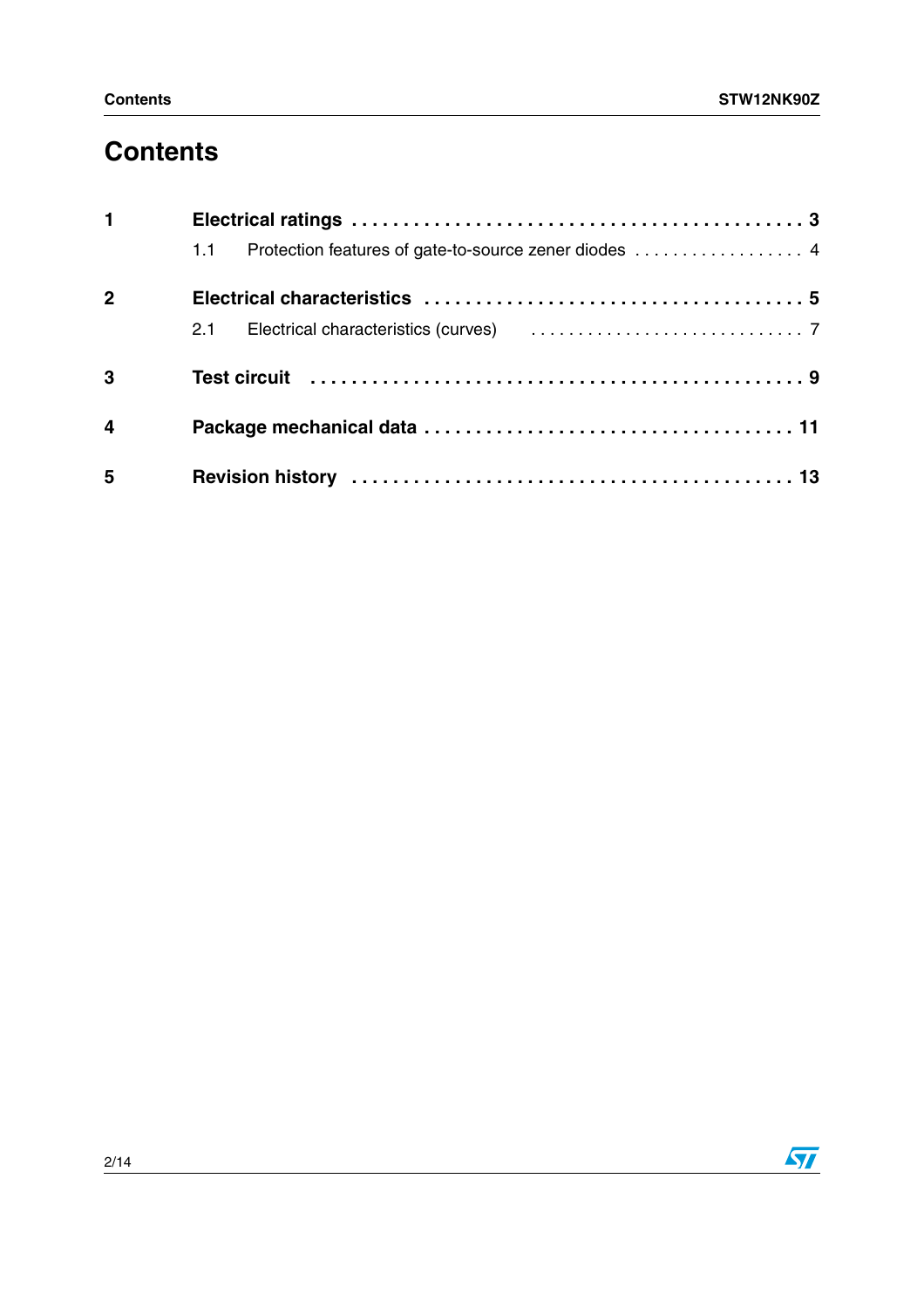# **1 Electrical ratings**

| Table 1. | Absolute maximum ratings |
|----------|--------------------------|
|----------|--------------------------|

| Symbol                  | <b>Parameter</b>                                    | Value          | Unit               |
|-------------------------|-----------------------------------------------------|----------------|--------------------|
| $V_{DS}$                | Drain-source voltage ( $V_{GS} = 0$ )               | 900            | v                  |
| $V_{GS}$                | Gate-source voltage                                 | ± 30           | v                  |
| $I_D$                   | Drain current (continuous) at $T_c = 25^{\circ}$ C  | 11             | A                  |
| $I_{\text{D}}$          | Drain current (continuous) at $T_c = 100^{\circ}$ C | $\overline{7}$ | A                  |
| $I_{DM}$ <sup>(1)</sup> | Drain current (pulsed)                              | 44             | A                  |
| $P_{\text{tot}}$        | Total dissipation at $T_C = 25^{\circ}C$            | 230            | W                  |
|                         | <b>Derating Factor</b>                              | 1.85           | $W$ <sup>o</sup> C |
| $V_{ESD(G-S)}$          | Gate source $ESD(HBM-C=100pF, R=1.5K\Omega)$        | 6000           | v                  |
| $E_{AS}$ <sup>(2)</sup> | Single pulse avalanche energy                       | 4.5            | mJ                 |
| $T_{\text{stg}}$        | Storage temperature                                 | $-55$ to 150   | °C                 |
| $T_i$                   | Max. operating junction temperature                 |                |                    |

1. Pulse width limited by safe operating area.

2. I<sub>SD</sub> ≤1A, di/dt  $\text{\textsterling}00A/\mu s$ , V<sub>DD</sub>  $\text{\textsterling}V_{(BR)DSS}$ , T<sub>j</sub>  $\text{\textsterling}T_{JMAX}$ .

#### **Table 2. Thermal data**

| Rthi-case | Thermal resistance junction-case max           | 0.54 | $\degree$ C/W |
|-----------|------------------------------------------------|------|---------------|
| Rthi-amb  | Thermal resistance junction-ambient max        | 50   | $\degree$ C/W |
|           | Maximum lead temperature for soldering purpose | 300  | °C            |

#### **Table 3. Avalanche characteristics**

| Symbol          | <b>Parameter</b>                                                                                      | Max value | Unit |
|-----------------|-------------------------------------------------------------------------------------------------------|-----------|------|
| <sup>I</sup> AR | Avalanche current, repetitive or not-repetitive<br>(pulse width limited by $T_i$ max)                 |           | A    |
| $E_{AS}$        | Single pulse avalanche energy<br>(starting T <sub>i</sub> = 25 °C, $I_D = I_{AR}$ , $V_{DD} = 50 V$ ) | 500       | mJ   |

#### **Table 4. Gate-source zener diode**

| <b>Symbol</b>           | <b>Parameter</b>                 | <b>Test conditions</b>     | Min. | Typ. | Max. | Unit |
|-------------------------|----------------------------------|----------------------------|------|------|------|------|
| <b>BV<sub>GSO</sub></b> | Gate-source breakdown<br>voltage | $lgs = ± 1mA$ (open drain) | 30   |      |      |      |

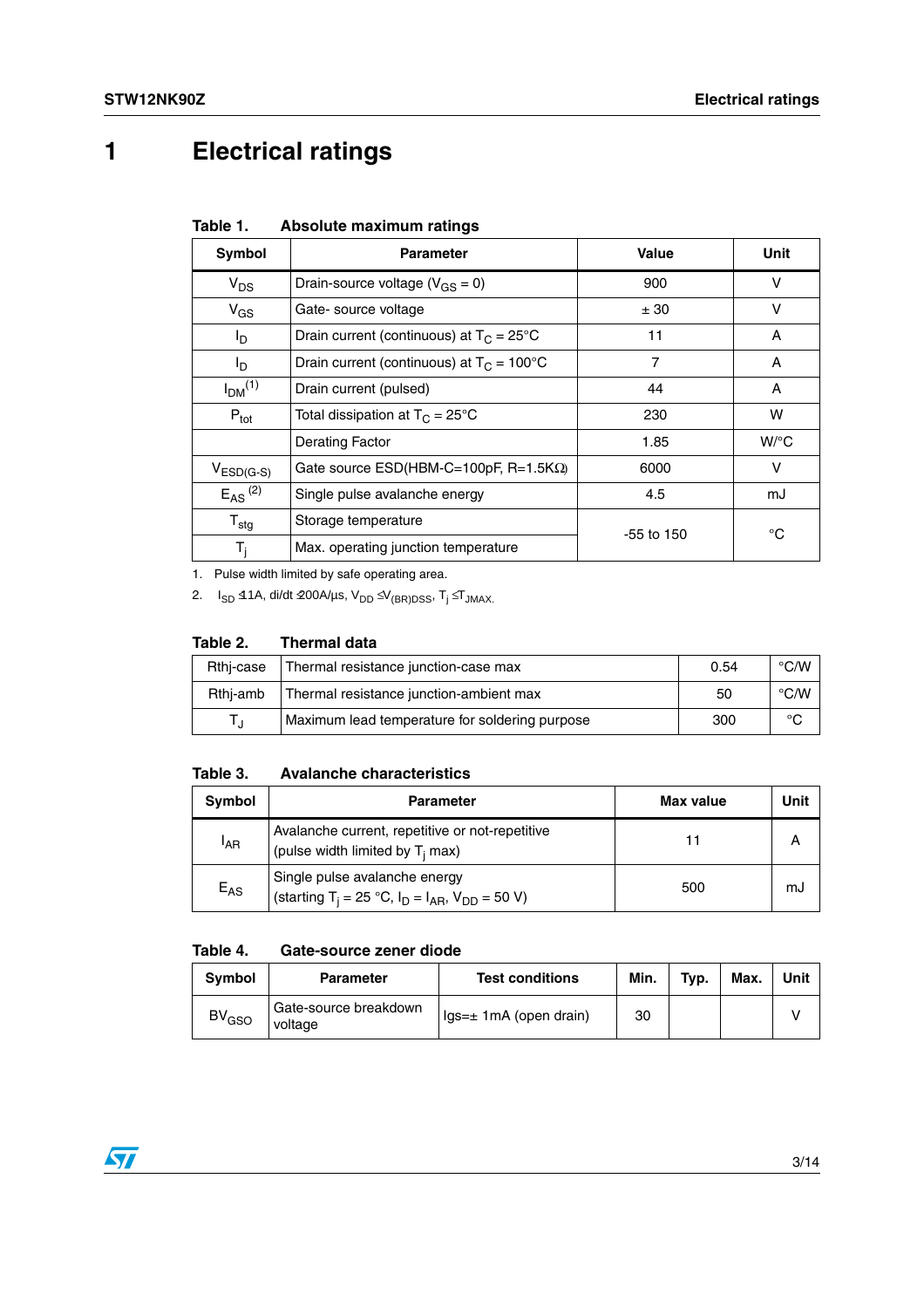### <span id="page-3-0"></span>**1.1 Protection features of gate-to-source zener diodes**

The built-in back-to-back Zener diodes have specifically been designed to enhance not only the device's ESD capability, but also to make them safely absorb possible voltage transients that may occasionally be applied from gate to source. In this respect the Zener voltage is appropriate to achieve an efficient and cost-effective intervention to protect the device's integrity. These integrated Zener diodes thus avoid the usage of external components.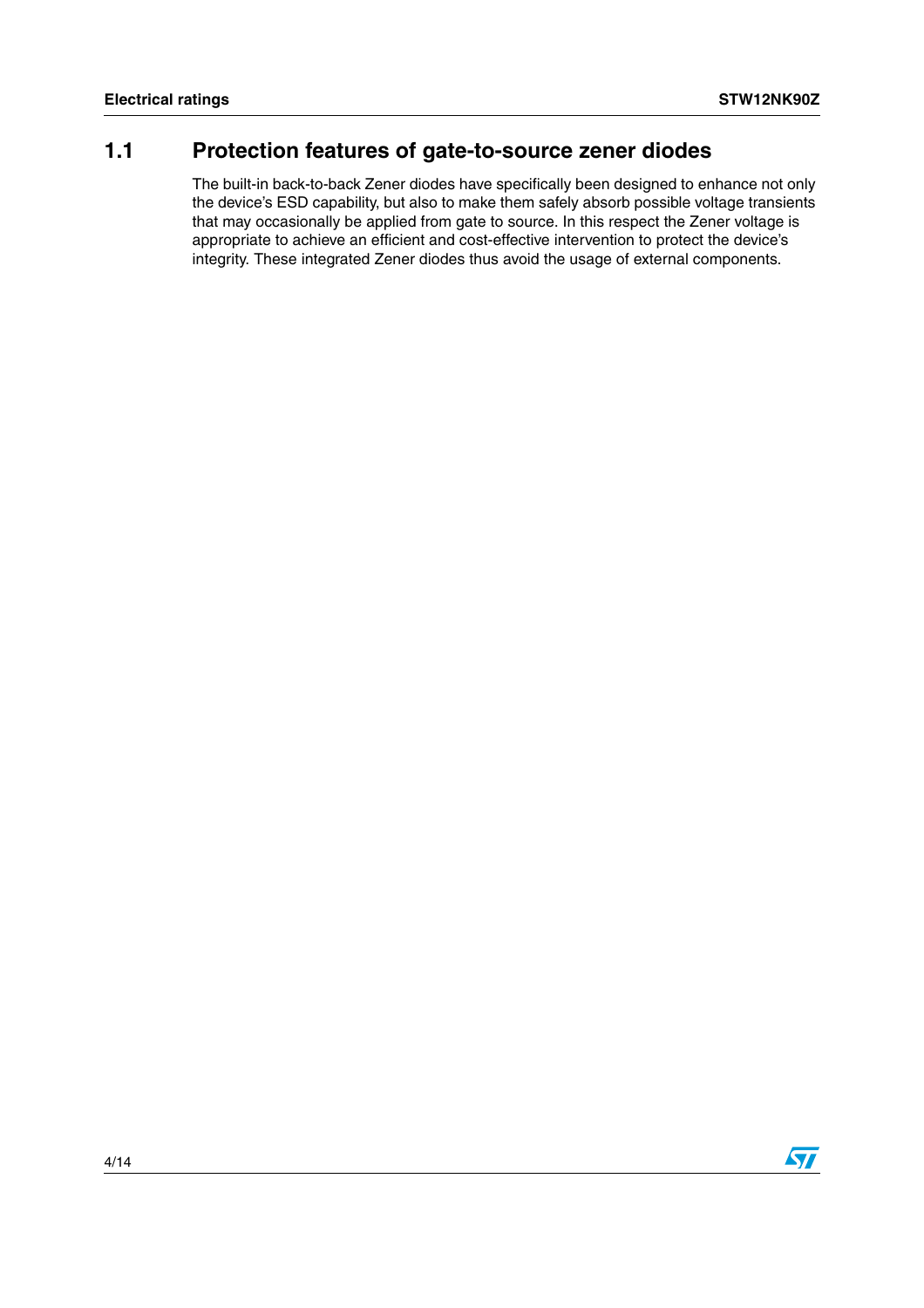# <span id="page-4-0"></span>**2 Electrical characteristics**

 $(T_{\text{CASE}}=25^{\circ}C$  unless otherwise specified)

| Symbol           | <b>Parameter</b>                                    | <b>Test conditions</b>                                            | Min. | Typ. | Max. | Unit     |
|------------------|-----------------------------------------------------|-------------------------------------------------------------------|------|------|------|----------|
| $V_{(BR)DSS}$    | Drain-source<br>breakdown voltage                   | $I_D = 1 \text{mA}, V_{GS} = 0$                                   | 900  |      |      | v        |
| <sup>l</sup> DSS | Zero gate voltage<br>drain current ( $V_{GS} = 0$ ) | $V_{DS}$ = max rating<br>$V_{DS}$ = max rating,<br>$T_C = 125$ °C |      |      | 50   | μA<br>μA |
| l <sub>GSS</sub> | Gate-body leakage<br>current ( $V_{DS} = 0$ )       | $V_{GS} = \pm 20V$                                                |      |      | ±10  | μA       |
| $V_{GS(th)}$     | Gate threshold voltage                              | $V_{DS} = V_{GS}$ , $I_D = 100 \mu A$                             | 3    | 3.75 | 4.5  | $\vee$   |
| $R_{DS(on)}$     | Static drain-source on<br>resistance                | $V_{GS}$ = 10V, $I_D$ = 5.5A                                      |      | 0.72 | 0.88 | Ω        |

### **Table 5. On/off states**

#### **Table 6. Dynamic**

| Symbol                                                   | <b>Parameter</b>                                                           | <b>Test conditions</b>                                                                            | Min. | Typ.                 | Max. | Unit                 |
|----------------------------------------------------------|----------------------------------------------------------------------------|---------------------------------------------------------------------------------------------------|------|----------------------|------|----------------------|
| $g_{\text{fs}}^{(1)}$                                    | Forward<br>transconductance                                                | $V_{DS}$ = 15V $I_D$ = 5.5A                                                                       |      | 11                   |      | S                    |
| $C_{\text{iss}}$<br>$C_{\text{oss}}$<br>$C_{\text{rss}}$ | Input capacitance<br>Output capacitance<br>Reverse transfer<br>capacitance | $V_{DS}$ = 25V, f = 1MHz,<br>$V_{GS} = 0$                                                         |      | 3500<br>280<br>58    |      | рF<br>рF<br>рF       |
| $C_{\rm oss\ eq}^{(2)}$                                  | Equivalent output<br>capacitance                                           | $V_{GS} = 0V$ , $V_{DS} = 0V$<br>to 800V                                                          |      | 117                  |      | рF                   |
| $t_{d(on)}$<br>$t_{r}$<br>$t_{d(off)}$<br>$t_{\rm f}$    | Turn-on delay time<br>Rise time<br>Turn-off delay time<br>Fall time        | $V_{DD} = 450V, I_D = 5A$<br>$R_G = 4.7 \Omega V_{GS} = 10V$<br>(see Figure 13)                   |      | 31<br>20<br>88<br>55 |      | ns<br>ns<br>ns<br>ns |
| $Q_{q}$<br>$Q_{gs}$<br>$Q_{\text{gd}}$                   | Total gate charge<br>Gate-source charge<br>Gate-drain charge               | $V_{DD}$ = 720V, $I_D$ = 10A,<br>$V_{GS}$ = 10V, R <sub>G</sub> = 4.7 $\Omega$<br>(see Figure 14) |      | 113<br>19<br>60      | 152  | пC<br>nС<br>nС       |

1. Pulsed: Pulse duration =  $300 \,\mu s$ , duty cycle 1.5 %.

2. Coss eq. is defined as a constant equivalent capacitance giving the same charging time as C<sub>oss</sub> when V<sub>DS</sub><br>increases from 0 to 80% V<sub>DSS</sub>.

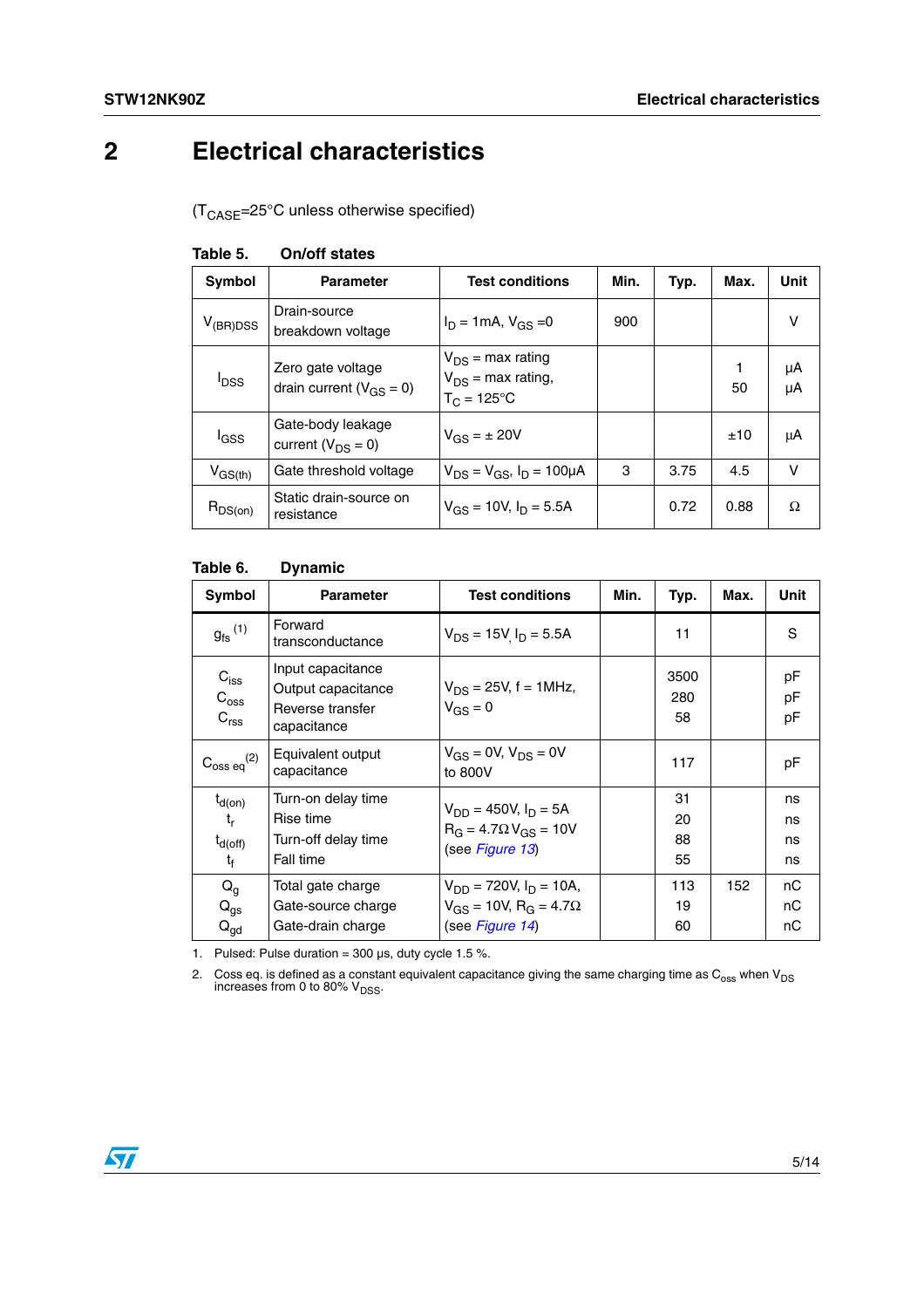| Symbol                               | <b>Parameter</b>                                         | <b>Test conditions</b>                  | Min. | Typ. | Max.     | Unit    |
|--------------------------------------|----------------------------------------------------------|-----------------------------------------|------|------|----------|---------|
| $I_{SD}$<br>$I_{SDM}$ <sup>(1)</sup> | Source-drain current<br>Source-drain current<br>(pulsed) |                                         |      |      | 11<br>44 | Α<br>A  |
| $V_{SD}$ <sup>(2)</sup>              | Forward on voltage                                       | $I_{SD} = 11A$ , $V_{GS} = 0$           |      |      | 1.6      | v       |
| $t_{rr}$                             | Reverse recovery time                                    | $I_{SD} = 10A$ , di/dt = 100A/µs,       |      | 728  |          | ns      |
| $Q_{rr}$                             | Reverse recovery charge                                  | $V_{DD} = 50V$ , T <sub>i</sub> = 25°C  |      | 7.8  |          | $\mu$ C |
| <b>I</b> RRM                         | Reverse recovery current                                 | (see Figure 15)                         |      | 21.6 |          | Α       |
| $t_{rr}$                             | Reverse recovery time                                    | $I_{SD} = 10A$ , di/dt = 100A/µs,       |      | 964  |          | ns      |
| $Q_{rr}$                             | Reverse recovery charge                                  | $V_{DD} = 50V$ , T <sub>i</sub> = 150°C |      | 11   |          | μC      |
| <b>IRRM</b>                          | Reverse recovery current                                 | (see Figure 15)                         |      | 23   |          | A       |

**Table 7. Source drain diode**

1. Pulse width limited by safe operating area.

2. Pulsed: Pulse duration =  $300 \,\mu s$ , duty cycle 1.5 %

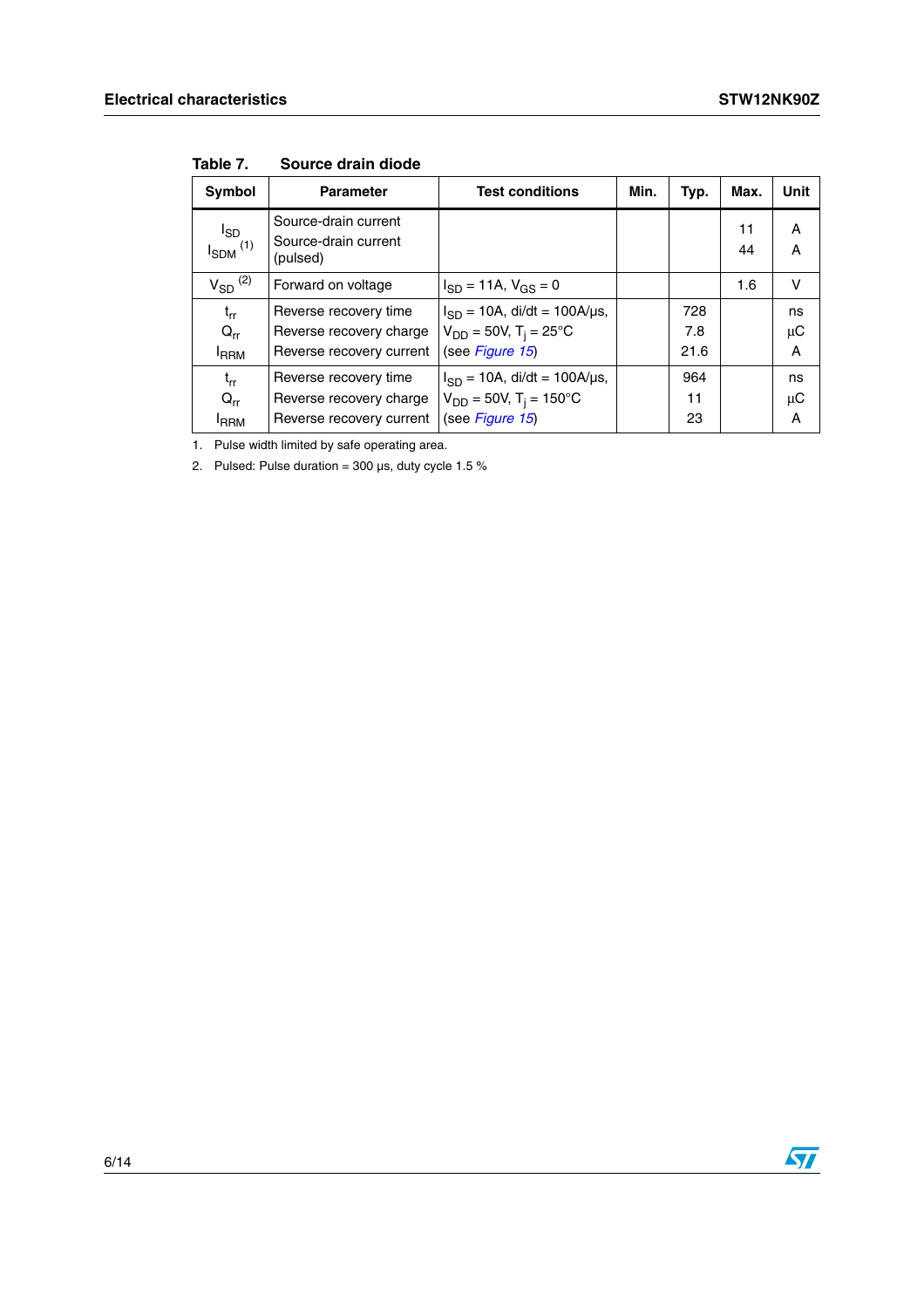### <span id="page-6-0"></span>**2.1 Electrical characteristics (curves)**

Figure 1. Safe operating area **Figure 2. Thermal impedance** 















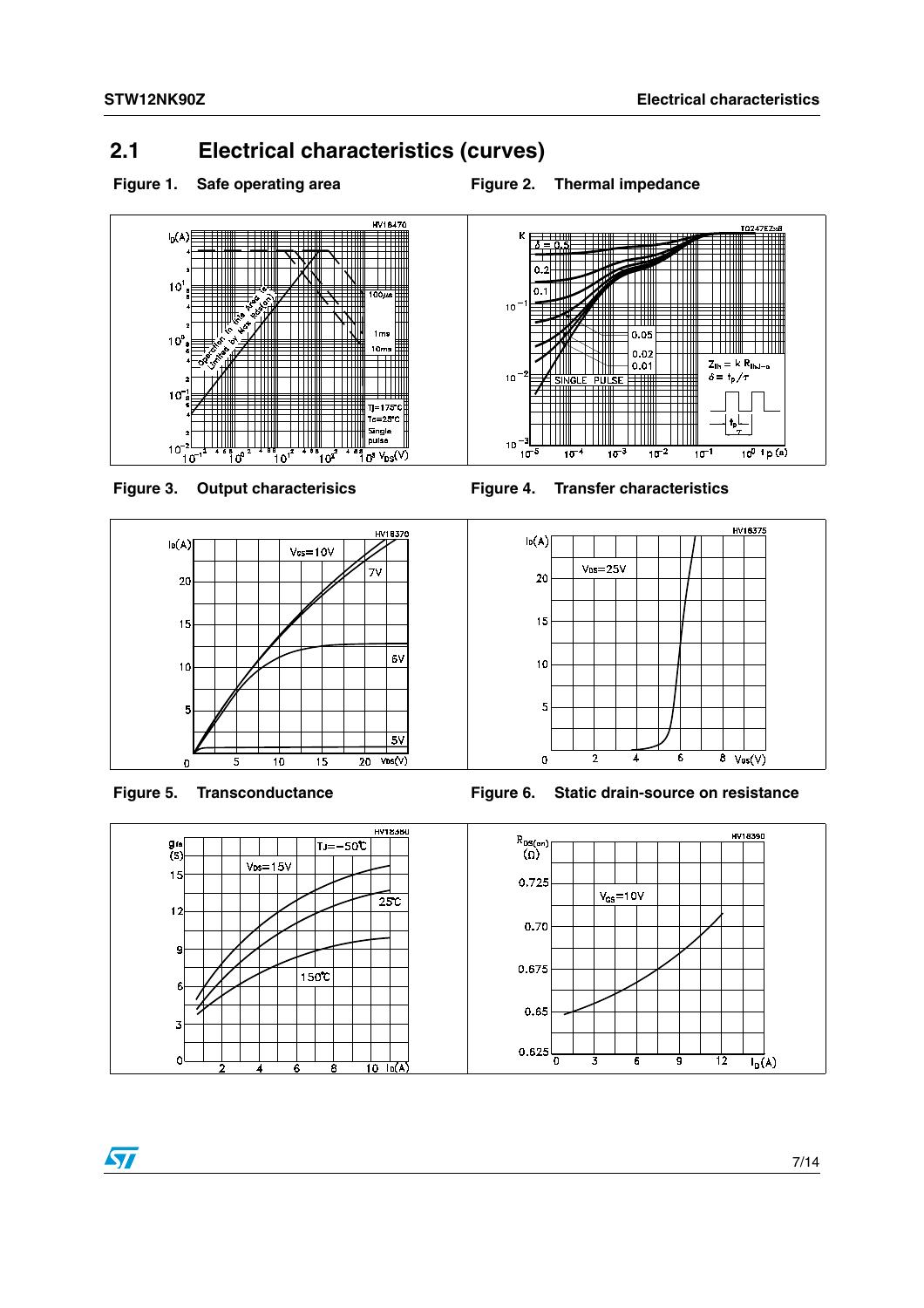### **Figure 7. Gate charge vs gate-source voltage Figure 8. Capacitance variations**



**Figure 9. Normalized gate threshold voltage vs temperature**



**Figure 11. Source-drain diode forward characteristics**



**Figure 10. Normalized on resistance vs temperature**



**Figure 12. Normalized breakdown voltage vs temperature**

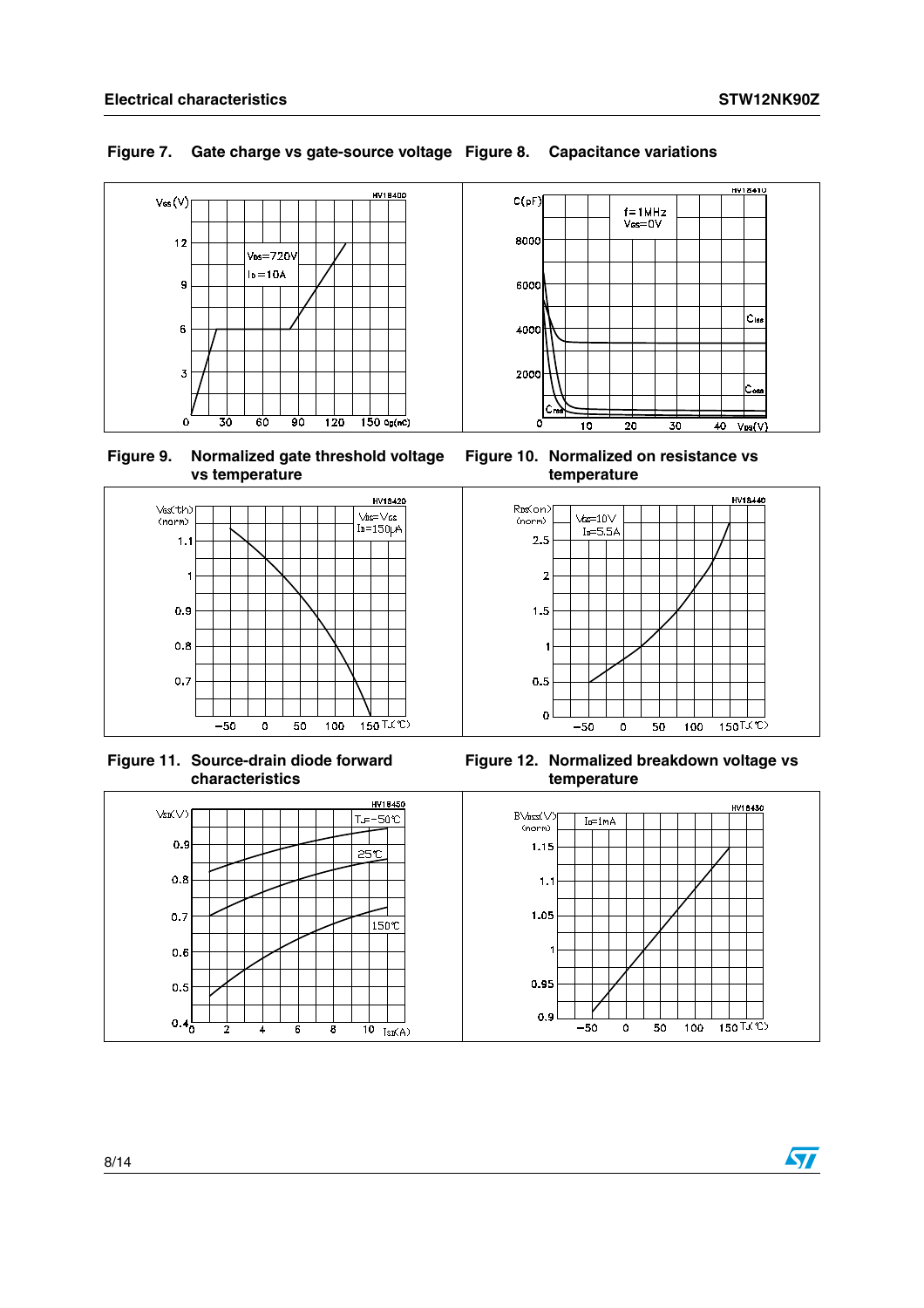# <span id="page-8-0"></span>**3 Test circuit**

<span id="page-8-1"></span>**Figure 13. Switching times test circuit for resistive load**



<span id="page-8-3"></span>**Figure 15. Test circuit for inductive load switching and diode recovery times**







### <span id="page-8-2"></span>**Figure 14. Gate charge test circuit**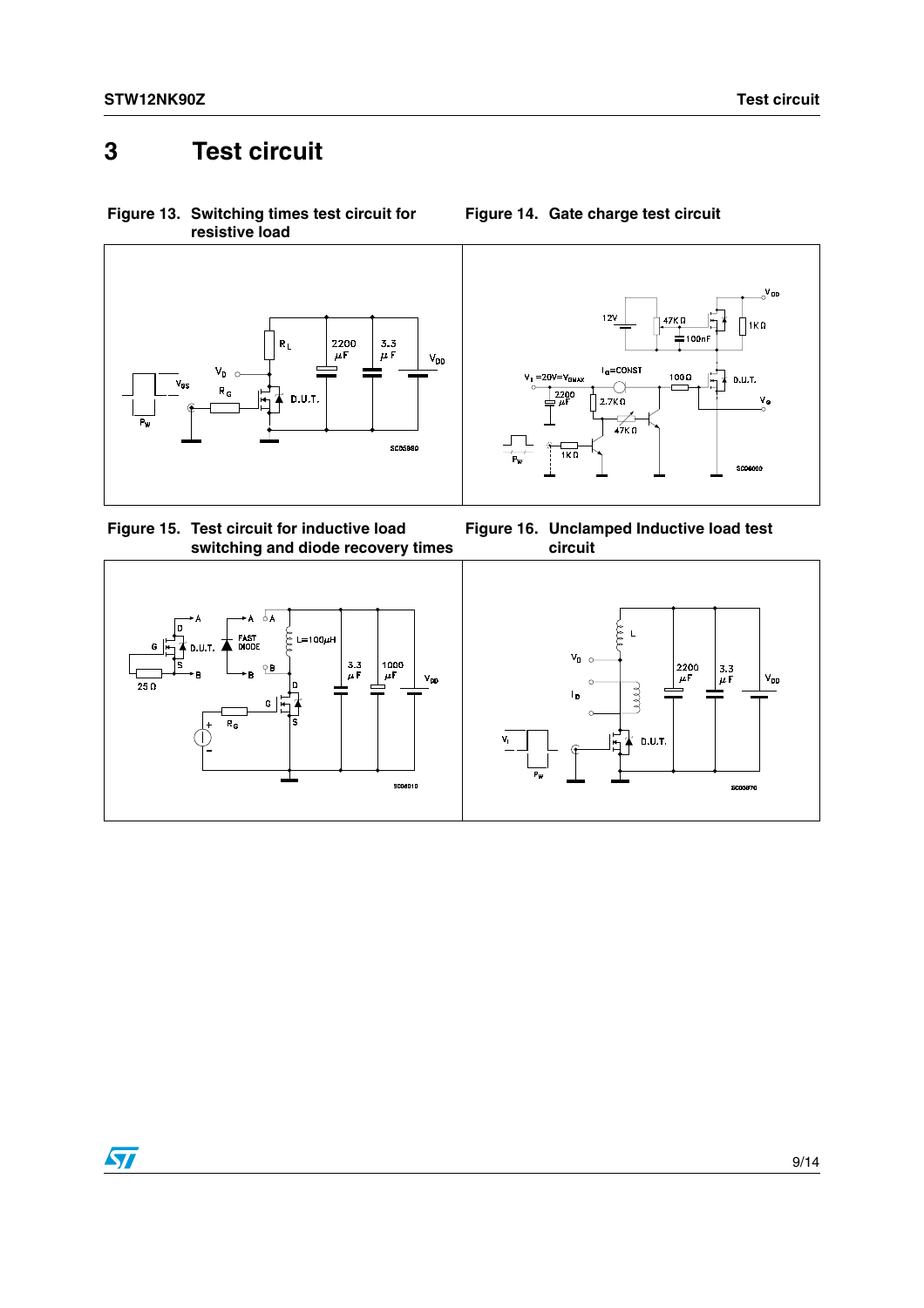### **Figure 17. Unclamped inductive waveform Figure 18. Switching time waveform**



10/14

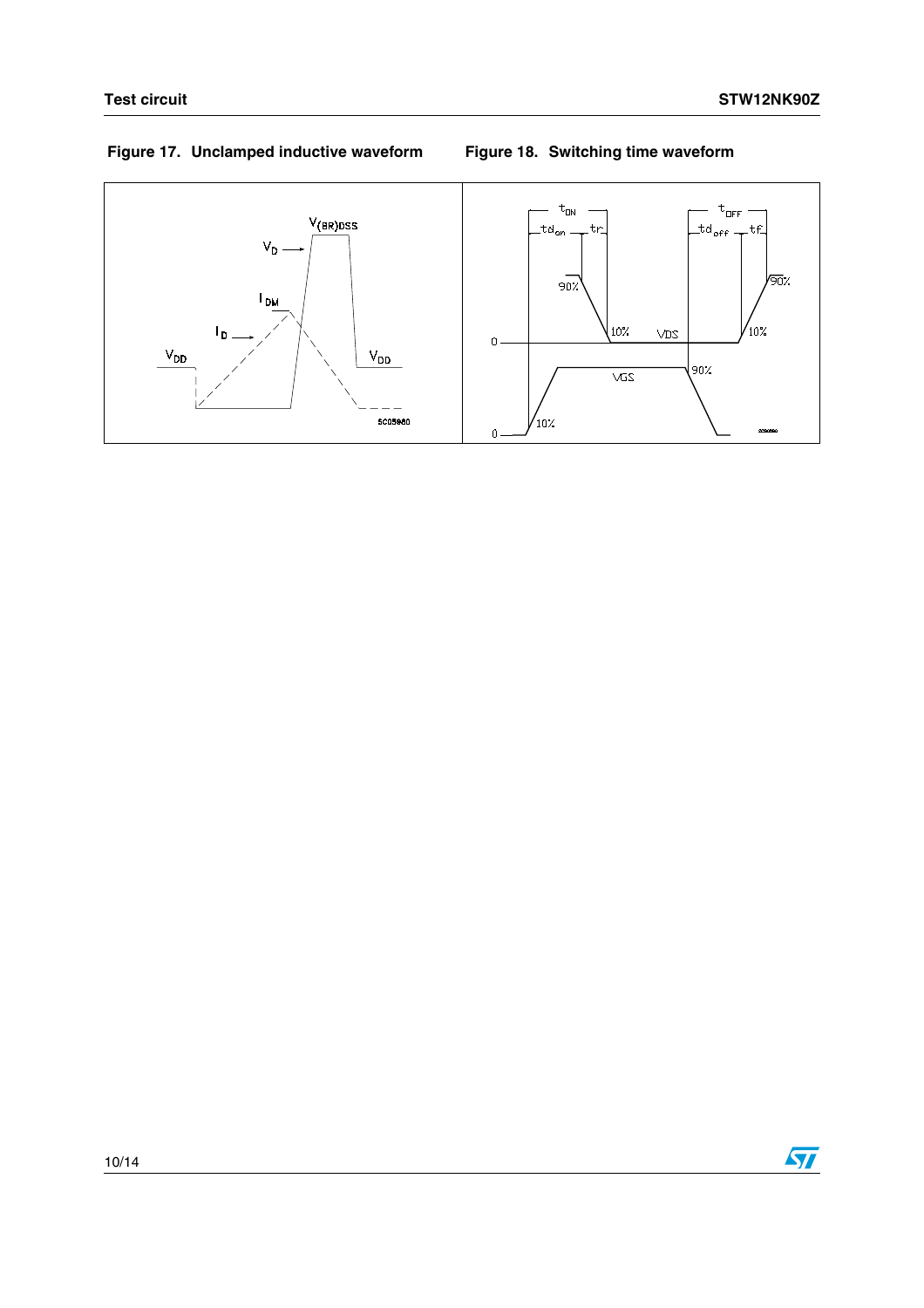# <span id="page-10-0"></span>**4 Package mechanical data**

In order to meet environmental requirements, ST offers these devices in ECOPACK® packages. These packages have a Lead-free second level interconnect . The category of second level interconnect is marked on the package and on the inner box label, in compliance with JEDEC Standard JESD97. The maximum ratings related to soldering conditions are also marked on the inner box label. ECOPACK is an ST trademark. ECOPACK specifications are available at: www.st.com

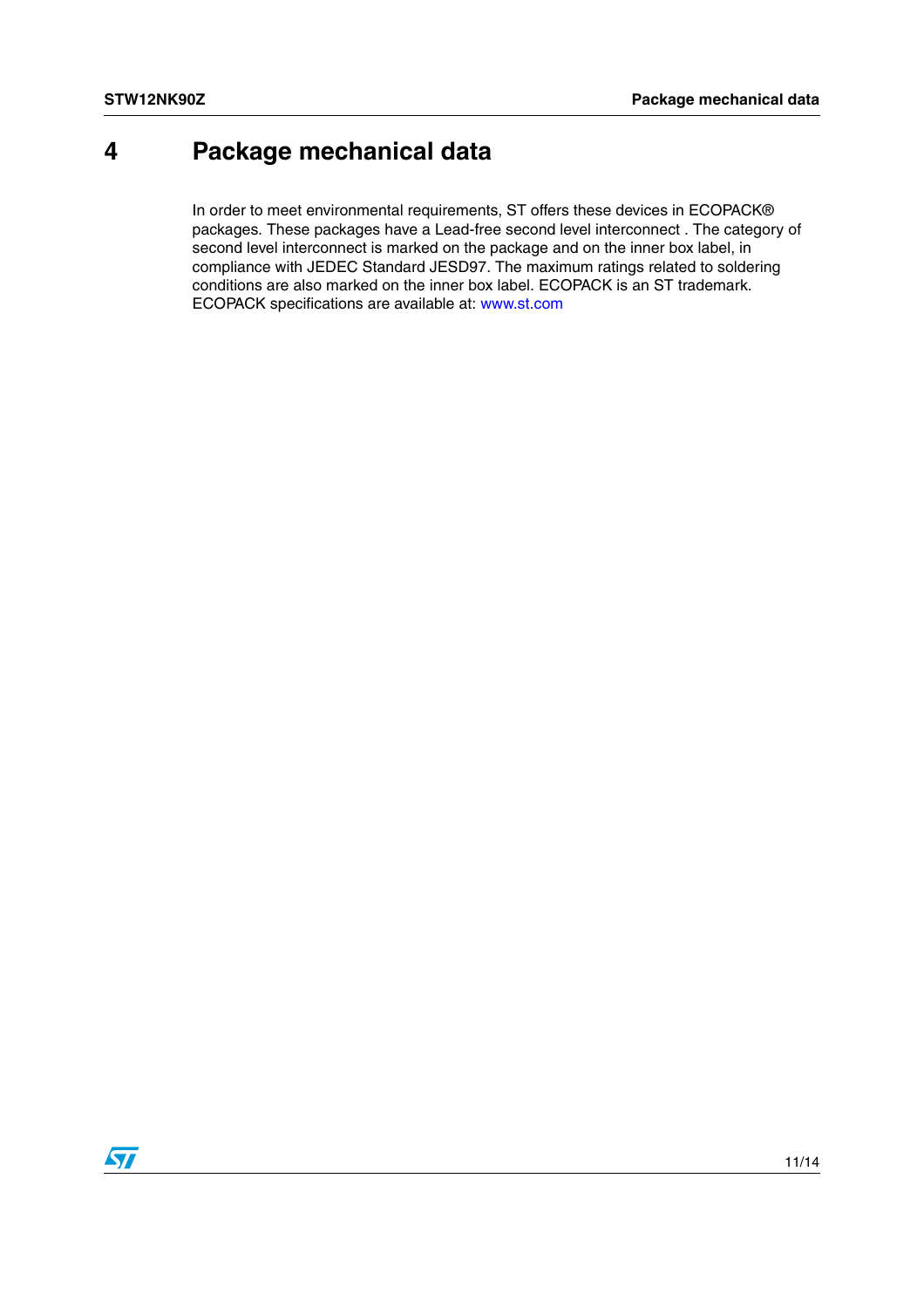| DIM.           |       | mm.        |       |       | inch  |       |  |
|----------------|-------|------------|-------|-------|-------|-------|--|
|                | MIN.  | <b>TYP</b> | MAX.  | MIN.  | TYP.  | MAX.  |  |
| A              | 4.85  |            | 5.15  | 0.19  |       | 0.20  |  |
| A <sub>1</sub> | 2.20  |            | 2.60  | 0.086 |       | 0.102 |  |
| b              | 1.0   |            | 1.40  | 0.039 |       | 0.055 |  |
| b1             | 2.0   |            | 2.40  | 0.079 |       | 0.094 |  |
| b <sub>2</sub> | 3.0   |            | 3.40  | 0.118 |       | 0.134 |  |
| c              | 0.40  |            | 0.80  | 0.015 |       | 0.03  |  |
| D              | 19.85 |            | 20.15 | 0.781 |       | 0.793 |  |
| E              | 15.45 |            | 15.75 | 0.608 |       | 0.620 |  |
| e              |       | 5.45       |       |       | 0.214 |       |  |
| L              | 14.20 |            | 14.80 | 0.560 |       | 0.582 |  |
| L1             | 3.70  |            | 4.30  | 0.14  |       | 0.17  |  |
| L2             |       | 18.50      |       |       | 0.728 |       |  |
| øP             | 3.55  |            | 3.65  | 0.140 |       | 0.143 |  |
| øR             | 4.50  |            | 5.50  | 0.177 |       | 0.216 |  |
| S              |       | 5.50       |       |       | 0.216 |       |  |

#### **TO-247 MECHANICAL DATA**



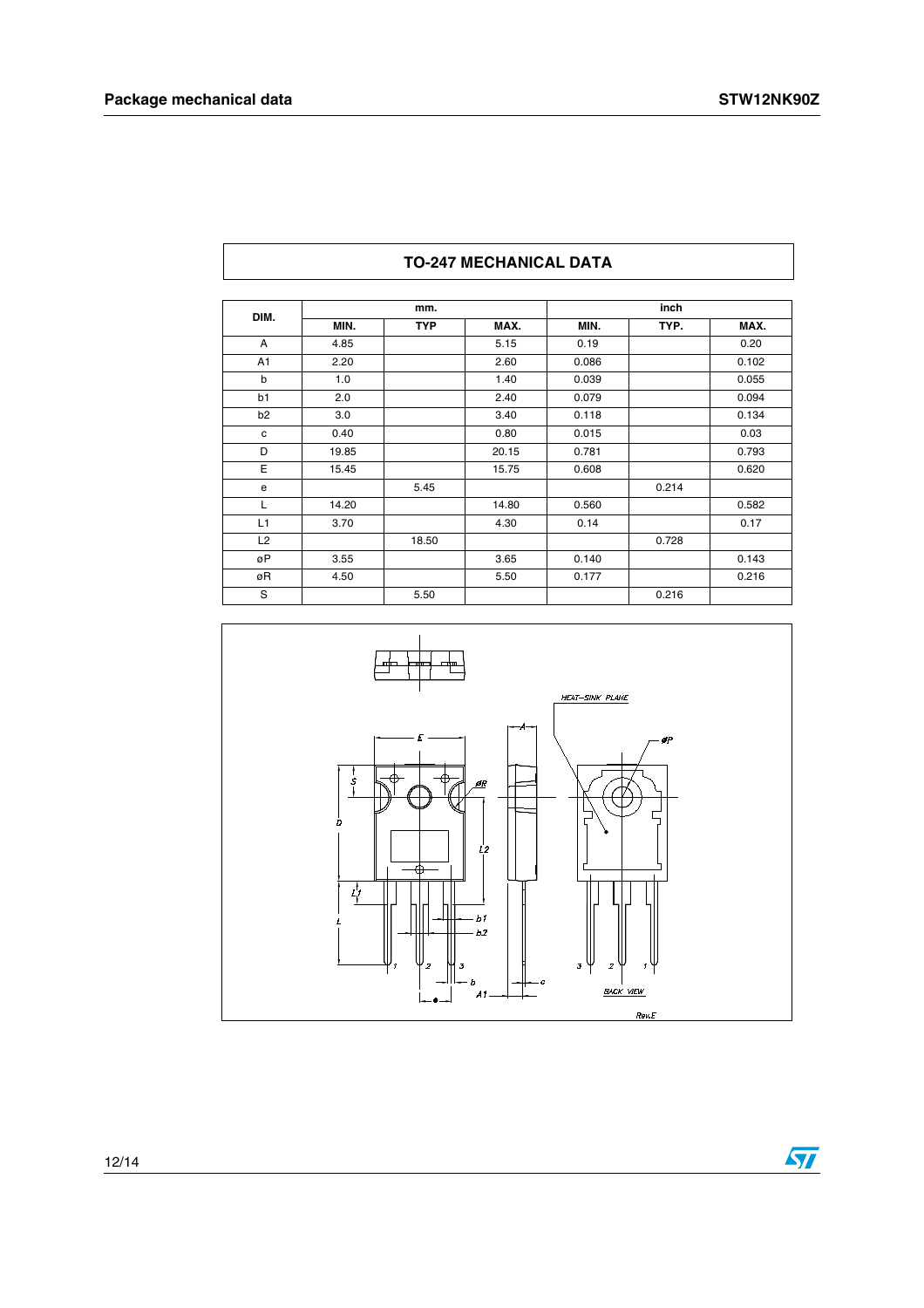# <span id="page-12-0"></span>**5 Revision history**

| Table 8. | <b>Revision history</b> |  |
|----------|-------------------------|--|
|----------|-------------------------|--|

| Date        | <b>Revision</b> | <b>Changes</b>                  |
|-------------|-----------------|---------------------------------|
| 21-Jun-2004 | 4               | Complete version                |
| 17-Oct-2006 | 5               | New template, no content change |